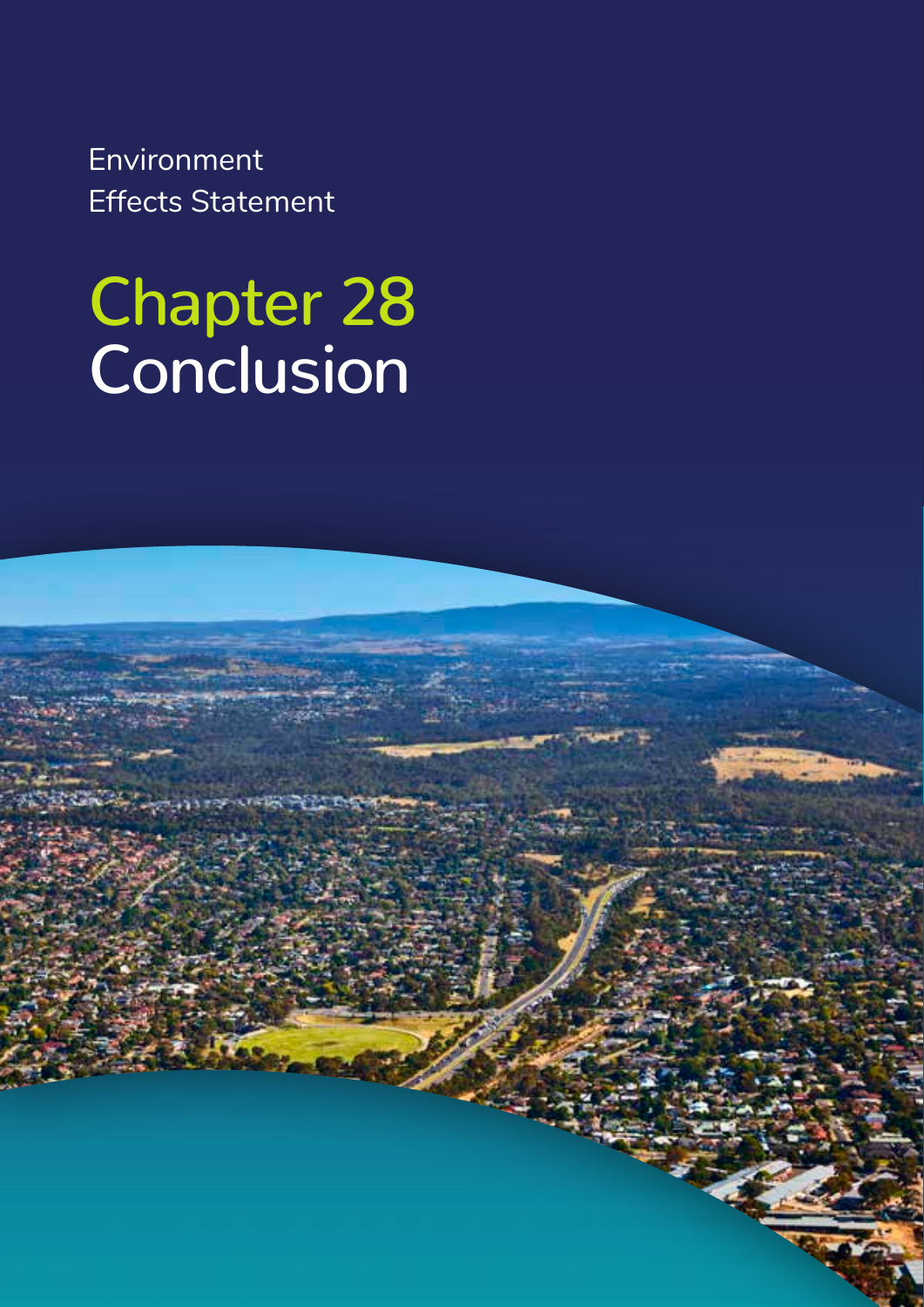# Chapter 28 Conclusion

### **28.1 Overview**

This chapter concludes the Environment Effects Statement (EES) for North East Link and provides an overview of how the assessment has responded to the scoping requirements issued by the Minister for Planning.

North East Link would connect Melbourne's freeway network between the M80 Ring Road and the Eastern Freeway. It would be a safe and efficient freeway connection for 100,000 vehicles per day, reducing travel times, getting trucks off local roads and linking key growth areas in the north and south-east.

The purpose of the EES is to assess the positive and negative environmental effects of the proposed North East Link. Through the EES process, the North East Link Project (NELP) has:

- Addressed the scoping requirements issued by the Minister for Planning
- Undertaken an integrated assessment of the potential environmental effects of North East Link through the preparation of 18 technical reports
- Evaluated the project's risks and potential impacts on a precinct and project-wide basis and recommended Environmental Performance Requirements (EPRs) and proposed measures to avoid or offset these impacts.

NORTH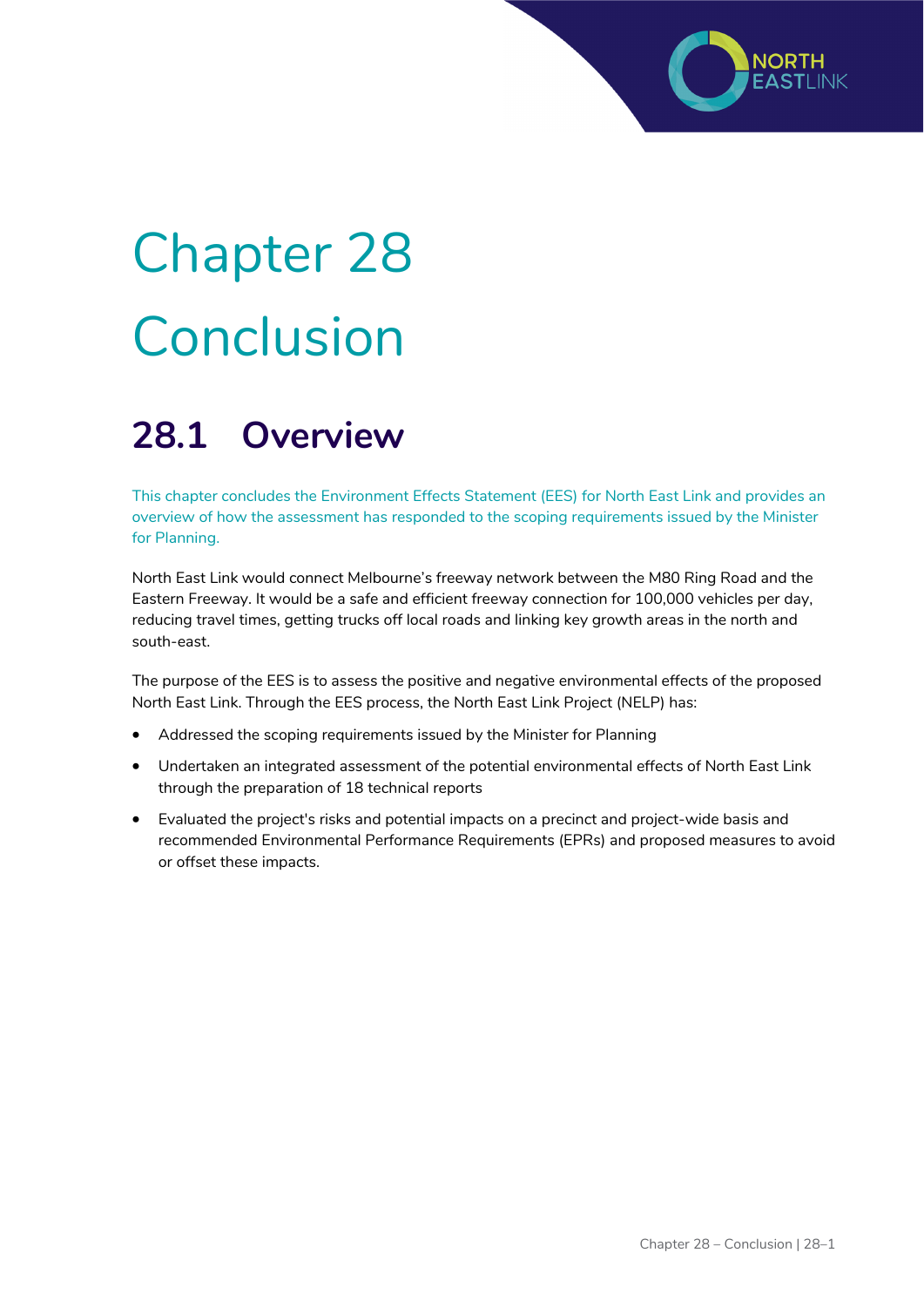## **28.2 Reference design and Environmental Performance Requirements**

A reference design for North East Link has been developed to demonstrate a technically feasible means by which the project could be designed, constructed and operated.

The reference design, design options and indicative construction methodology forms the basis of the impact assessments in this EES and has been used to develop the EPRs for the project, setting the environment outcomes that must be achieved by the project, irrespective of the ultimate design solution selected for the project.

The recommended EPRs define the outcomes that must be achieved in project delivery and operation, rather than specifying how the outcomes would be achieved. The EPRs are part of North East Link's Environmental Management Framework (EMF), which is discussed in detail in Chapter 27 of this EES. Compliance with the EMF and the recommended EPRs would be a requirement of the contractual arrangements for delivery of the project.

## **28.3 Project evaluation against the scoping requirements**

North East Link has been assessed against the evaluation objectives set out in the scoping requirements. Assessment against the evaluation objectives will assist the Minister for Planning to determine whether the environmental effects of the project would be acceptable. The evaluation objectives identify the desired outcome to be achieved by North East Link in terms of identifying and managing the potential impacts of constructing and operating the project.

A summary of the assessment of North East Link against the evaluation objectives is provided in the following sections.

#### **28.3.1 Transport capacity, connectivity and traffic management**

Evaluation objective – To increase transport capacity and improve connectivity to, from and through the north-east of Melbourne, particularly freight movement via the freeway network instead of local and arterial roads, while managing the effects of the project on the broader and local road, public transport, cycling and pedestrian transport networks.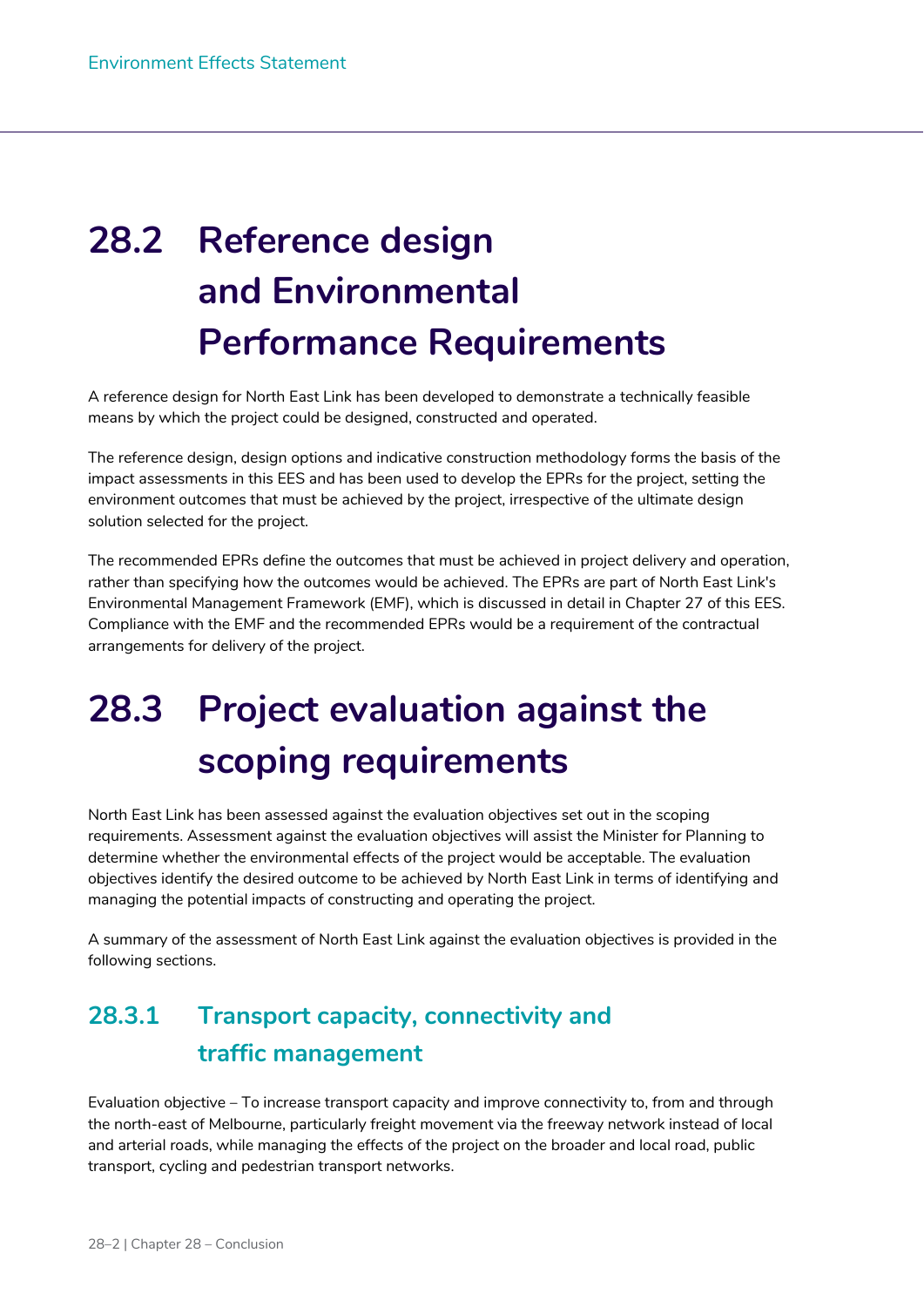

North East Link would complete the 'missing link' in Melbourne's orbital freeway network between the M80 Ring *Road* and the Eastern Freeway. The project has the potential to redistribute traffic and change travel patterns in Melbourne's north-east and across the broader metropolitan area. Benefits and impacts associated with the construction and operation of North East Link could be experienced by all types of road users, including cars, trucks, buses, on-road trams, pedestrians and cyclists.

To assess the potential effects of North East Link on traffic, freight, public transport, cyclists and pedestrians a traffic and transport impact assessment was undertaken. The assessment included analysis of strategic transport modelling outputs to understand potential effects across metropolitan Melbourne. Modelling was undertaken for the year 2036 for both a 'no project' and 'with project' scenario.

During construction, North East Link would:

- Increase the number of trucks on the existing road network, particularly in the area between Kempston Street and the northern tunnel portal
- Require a number of short-term road closures, which may result in some redistribution of traffic away from construction areas
- Result in some disruption to public transport services, including temporary closure of the Hurstbridge rail line and potential temporary relocation of some bus stops.

During operation, North East Link would:

- Improve travel times across north-east Melbourne, with users of North East Link saving up to 35 minutes of travel time between M80 Ring Road and the Eastern Freeway in 2036 compared to the 'no project' scenario
- Benefit public transport users by introducing the new Doncaster Busway
- Improve accessibility for pedestrians and cyclists through the construction of new and upgraded walking and cycling paths
- Redistribute traffic, including heavy vehicle traffic, from local and arterial roads. Specifically, it is anticipated that Rosanna Road would experience a reduction of approximately 12,000 vehicles per day and Greensborough Road would experience a reduction in 19,000 vehicles per day
- Increase traffic volumes on some arterial roads south of the Eastern Freeway and near the Greensborough Bypass/Grimshaw Street interchange. These increases are primarily anticipated to occur outside peak periods.

The project EPRs would minimise potential impacts associated with construction and operation of North East Link on traffic and transport. Transport Management Plan(s) would identify appropriate construction traffic routes; measures to maintain transport capacity and connectivity, including limits to construction haulage in peak periods; and safety for pedestrians and cyclists. Traffic performance would be assessed before, during and after the project's construction.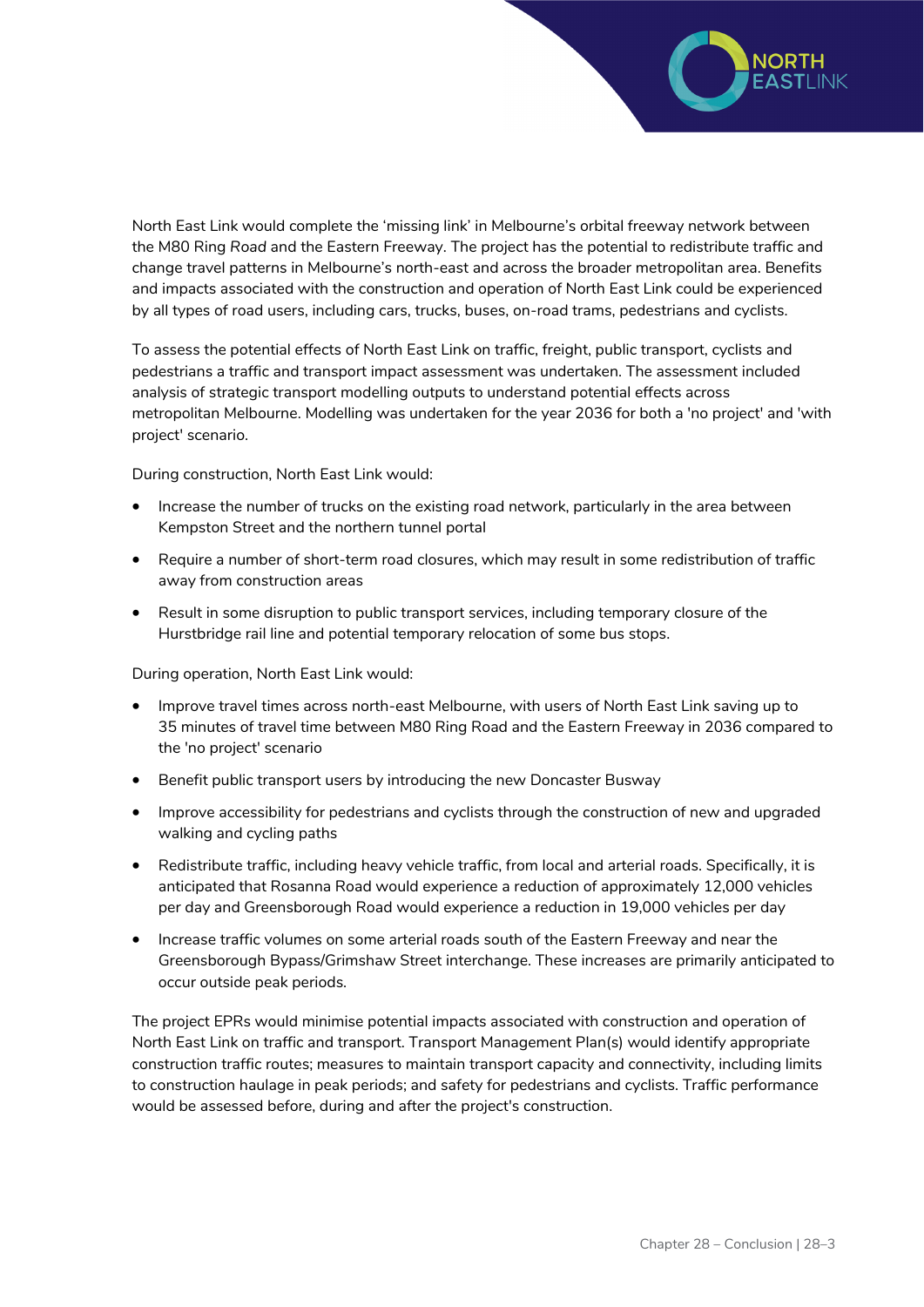#### **28.3.2 Health, amenity and environmental quality**

Evaluation objective – To minimise adverse air quality, noise and vibration effects on the health and amenity of nearby residents, local communities and road users during both construction and operation of the project.

The EES has set out the results of the detailed modelling of the potential noise and vibration (including tunnel vibration) and air quality changes associated with the construction and operation of North East Link. The modelling demonstrates that the project can be constructed and operated in compliance with applicable regulatory standards and best practice guidelines. The human health impact assessment considered changes in emissions to air and noise and vibration resulting from the construction and operation of the project. In addition, the assessment considered potential effects on health associated with social changes arising from North East Link. Application of the project EPRs would minimise impacts related to air quality, noise and vibration, contamination and social impacts.

A number of construction scenarios were modelled to determine the expected noise impacts that would occur from works during the day, evening and night-time period. This highlighted a number of potential impacts that warrant the need for additional mitigation and time restrictions for certain activities. In order to manage the predicted noise levels during operation, noise walls up to 10 metres high would be constructed along the road corridor. The EES predicted that 159 properties cannot achieve compliance with the project noise standard even with the proposed noise walls, due mainly to the relative heights of the property with respect to the roadway or due to instances where continuous noise walls cannot be constructed at particular locations. Such properties would be considered for atproperty mitigation during detailed design. In contrast, a reduction in noise is predicted at approximately 2,300 residences along the North East Link alignment.

The EES also confirms vibration impacts from tunnelling activities would produce minor, but at some locations perceptible levels of vibration and audible regenerated noise. Mitigation measures based on appropriate local and international standards would restrict vibration or regenerated noise to levels that are acceptable to the majority of people. Although the performance requirements would not restrict the amenity impacts to imperceptible or inaudible levels, they are considered to prevent vibration-induced damage to property and other infrastructure. Controlling impacts that relate to personal amenity would consequently limit physical damage to assets.

There is the potential for air quality impacts during construction, mainly in the form of various particulate matter (particularly dust) and possibly odour. These impacts are likely to be localised, of short duration and intermittent in nature and could be appropriately managed through EPRs. To determine the potential impacts during operation, modelling was conducted to assess the air quality impacts of proposed roads, realigned roads, and existing roads predicted to be affected by the project. Predicted decreases in traffic volumes on 16 roads due to North East Link mean that air quality is improved for the assessed pollutants. Conversely, predicted increases in traffic volumes on eight roads mean that air quality decreases for assessed pollutants.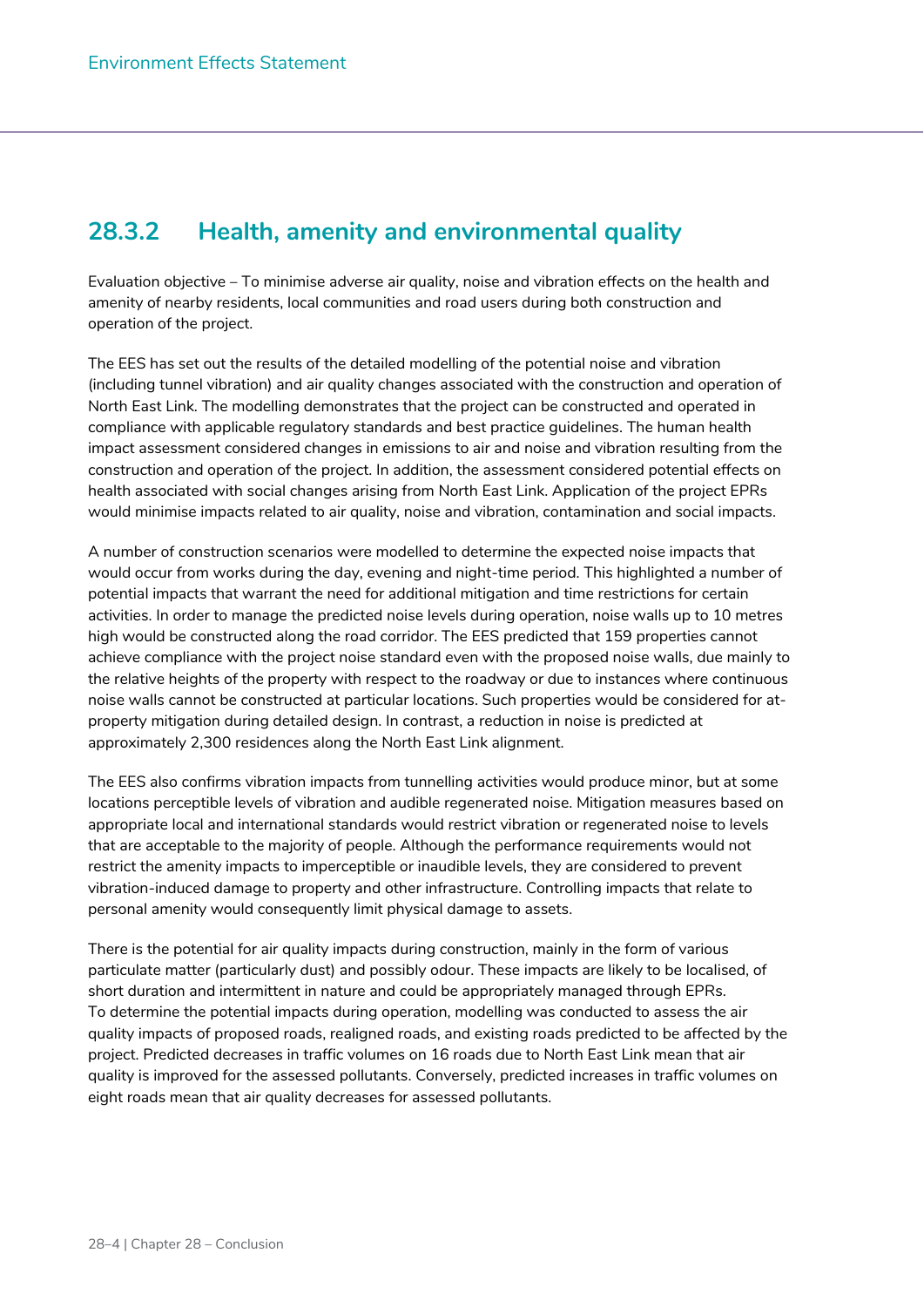

EPRs have been recommended which take into account the potential impacts on nearby residents, businesses and local communities and the special needs of health and education facilities along North East Link. The technical appendices to the EES provide details of management actions and mitigation measures that would be implemented to meet the air quality, noise and vibration targets set for the project.

The impacts identified for noise and vibration (including tunnel vibration during construction) and air quality would be managed through the implementation of EPRs, and there are no significant impacts to community health. This is because the changes associated with the project are not considered to result in significant or measurable impacts on the health of the community.

#### **28.3.3 Social, business, land use and infrastructure**

Evaluation objective – To manage effects of the project on land use and the social fabric of the community with regard to wellbeing, community cohesion, business functionality and access to goods, services and facilities.

The construction and operation of North East Link has the potential to change the physical and social environment in a number of ways. These changes may in turn result in flow on effects to communities and businesses with regard to wellbeing, community cohesion, business functionality and access to goods, services and facilities.

To assess these potential effects, a social impact assessment, business impact assessment and land use planning impact assessment was undertaken. This included meetings with local councils (Banyule, Boroondara, Nillumbik, Manningham, Whitehorse, Whittlesea and Yarra), and surveys with businesses, community infrastructure facilities and user groups. Workshops were held with residents living in close proximity to the alignment and input was also drawn from project-wide engagement activities.

Acquisition would affect land currently used for residential, commercial, open space and community facility purposes. In the case of the acquisition of land within the Bulleen Industrial Precinct, this would be inconsistent with local and State planning policy, which seeks to maintain existing industrial land uses. More than 80 businesses within this precinct are identified for permanent acquisition. These businesses are likely to experience high turnover prior to acquisition and following acquisition, displacement would cause business and employment loss if these businesses were unable to relocate to other premises.

The social assessment found that land acquisition has the potential to disrupt social networks and neighbourhoods, and may result in stress and worry for some individuals. Similarly, the project's temporary occupation and acquisition of recreational and open space areas would reduce the availability of these facilities at the neighbourhood level, which has the potential to reduce the immediate opportunity for active lifestyle activities and to connect with nature.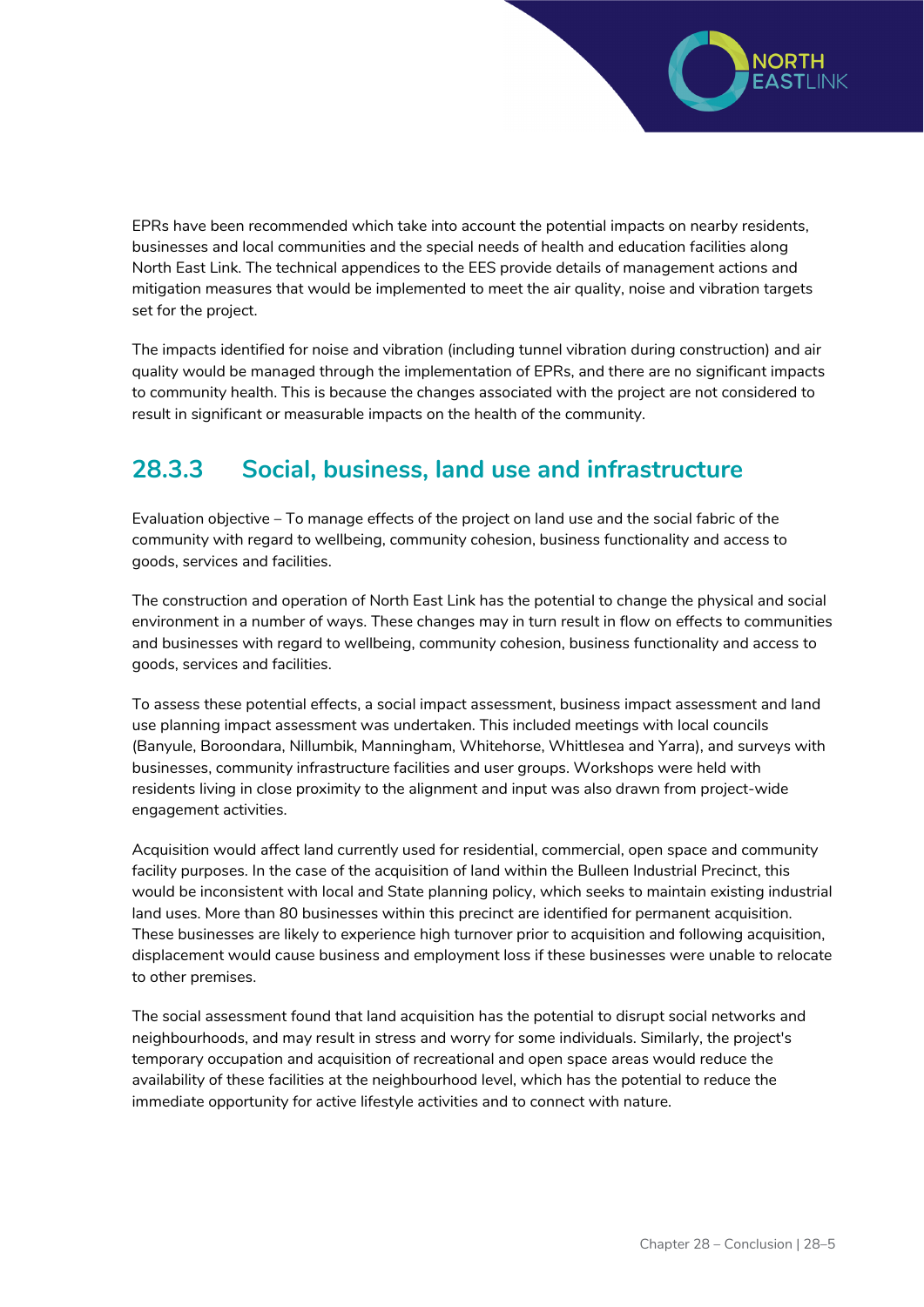Increased noise levels and changed air quality during construction have the potential to negatively affect people's day-to-day lives and the operation of businesses. Additionally, changes to the transport environment during construction would increase travel times. Changes in visual amenity, including increased overshadowing, would reduce the amenity at some dwellings, and may negatively affect people's use of their private open spaces.

The project would be required to minimise the design project footprint to the extent practicable. Where land acquisition is required, EPRs have been developed to reduce the severity of the impact on residents, businesses and users of community facilities. Changes in amenity and the transport environment, including increased overshadowing would be minimised during the final design and through EPRs identified by a number of other studies (ie the noise, air quality, landscape and visual amenity, and traffic and transport assessments).

Notwithstanding the above, the project's operation would generate social benefits for residents, businesses and communities in the nearby area and wider region with improved access, reduced travel times and improved amenity.

#### **28.3.4 Landscape, visual and recreational values**

Evaluation objective – To minimise adverse effects on landscape values, visual amenity, recreational and open space values and to maximise the enhancement of these values where opportunities exist.

North East Link would extend across a large geographic area, crossing three distinct environments defined by topography, geology, vegetation and waterways. These environments have influenced the surrounding urban development, land uses and landscape values. To inform the existing conditions and assess the landscape and visual impacts, the assessment divided the project according to these three distinct landscape character areas. These are the Ridgeline, the Yarra River Valley and the Koonung Creek Valley. These landscape character areas also underpin the project's Urban Design Strategy.

The visual components of North East Link include proposed noise walls, flood walls, tunnel portals, ventilation structures, viaducts and overpasses. To assess the landscape and visual impact of this infrastructure, an analysis was undertaken of viewpoints in both the public and private domain, within each landscape character area. The viewpoint locations were determined using a zone of theoretical visibility which uses Geographical Information Systems (GIS) software to identify the area from which the project could be visible. This was also supported by an assessment of potential overshadowing and light spill impacts.

The impact assessment highlighted that the project's landscape and visual impacts would be minimised by adoption of tunnels within the Ridgeline and Yarra River Valley landscape character areas, and because the Eastern Freeway upgrades would be contained largely within the existing freeway footprint. However, in places where permanent new infrastructure would be located close to residential and commercial properties and open space, the potential visual impacts could be significant and lasting. This is because in some locations there would be insufficient space for vegetation buffers to screen or filter views of noise walls and elevated structures. Where there is sufficient space for planting, the landscape and visual impact would be reduced.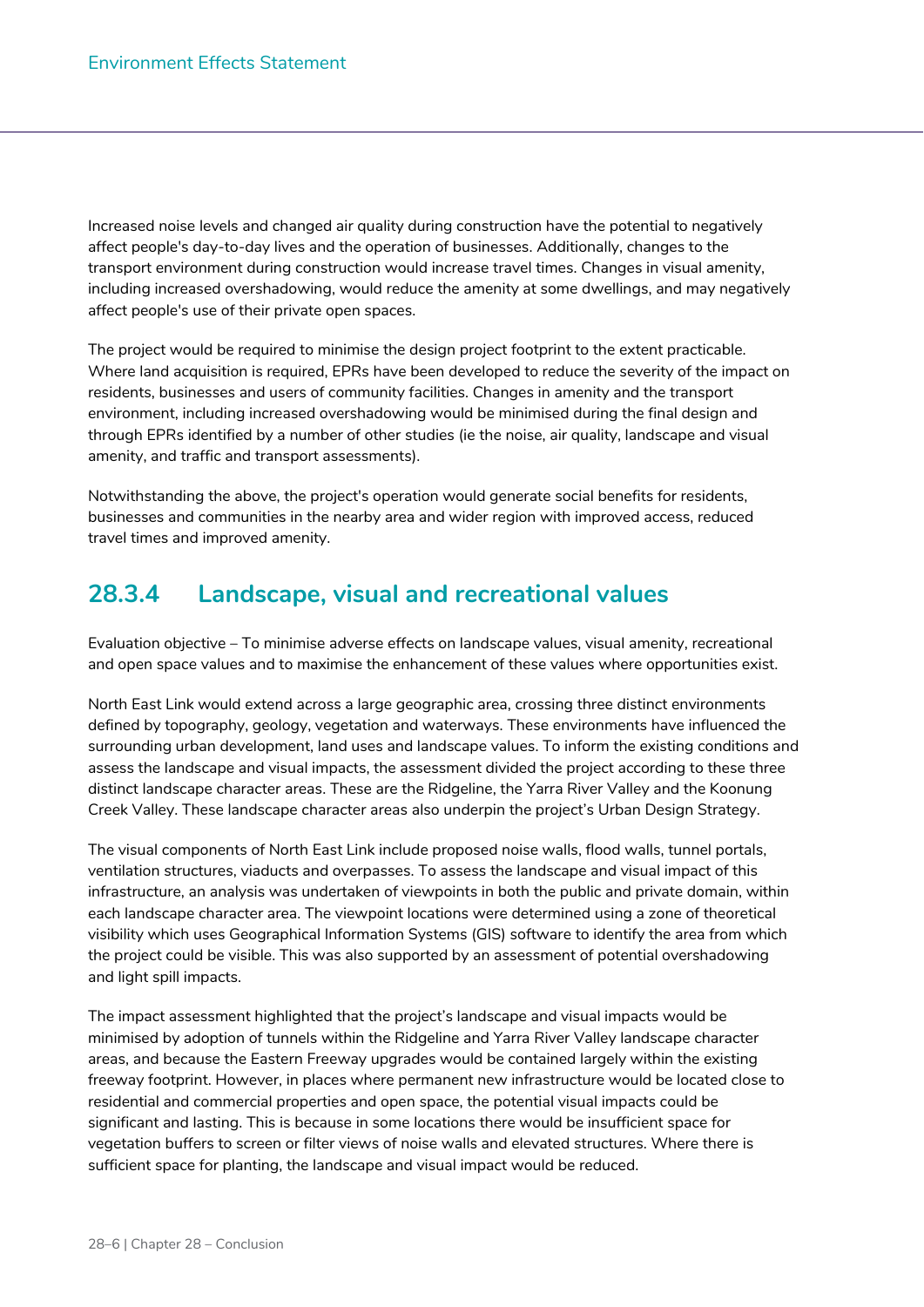

There would also be significant landscape and visual impacts during construction due to the temporary occupation of open space in proximity to residential areas. However, most of the occupied open space would be returned to its original use when construction finishes, restoring the landscape character of these areas.

To manage landscape and visual impacts, the EPRs require that the project's landscape treatments and design response are generally in accordance with the project's Urban Design Strategy. This requires the project to avoid or minimise landscape and visual, overlooking and overshadowing impacts in duration and intensity, and to maximise opportunities for enhancement of public amenity, open space and facilities and heritage places. The project contractor would also be required to minimise landscape and visual impacts during construction, which could include temporary landscape treatments, aesthetic hoardings and planted screenings. To address lighting impacts, the contractors would also be required to minimise light spill during construction and operation to protect the amenity of adjacent neighbourhoods, parks, native fauna habitat and community facilities.

#### **28.3.5 Habitat and biodiversity**

Evaluation objective – To avoid or minimise adverse effects on vegetation (including remnant, planted and regenerated) listed rare and threatened species and ecological communities, habitat for listed threatened species, listed migratory species and other protected flora and fauna, and address offset requirements for residual environmental effects, consistent with relevant State policies.

The existing roadways and urban landscape along the majority of North East Link's alignment means that many areas have a long history of disturbance and have been cleared of native vegetation. A notable exception is the Yarra River and its floodplain, which provides habitat for a range of threatened terrestrial and aquatic species. The reference project has been developed to avoid impacts on this sensitive area by tunnelling beneath the Yarra River and the surrounding Banyule Flats and Warringal Parklands. Furthermore, the project has established a series of no-go zones which protect other ecologically sensitive areas, including a Grey-headed Flying fox campsite within Yarra Bend Park, Bolin Bolin Billabong, and a Plains Grassy Woodland patch near the intersection of the M80 Ring Road and Plenty Road. Investigation of potential indirect impacts within these areas, and indirect and direct impacts outside of these areas has been undertaken as part of the EES.

To facilitate impact assessment, the project has undertaken comprehensive field surveys and completed a review of available literature to understand the existing values and threatened flora and fauna that are likely to use the area proposed to be occupied by the project.

A key finding of the assessment has been identification of a large population of Matted Flax-lily within Simpson Barracks, as well as several other individuals along the proposed alignment. Matted Flax-lily is protected at the national and state level. Noting the importance of this species, the project has committed to translocating the directly impacted individuals to a suitable location prior to the commencement of construction. Translocation of Matted Flax-lily has been successfully undertaken for other projects in Victoria, and the processes of salvage and translocation would be subject to strict approval process administered by DELWP and DoEE.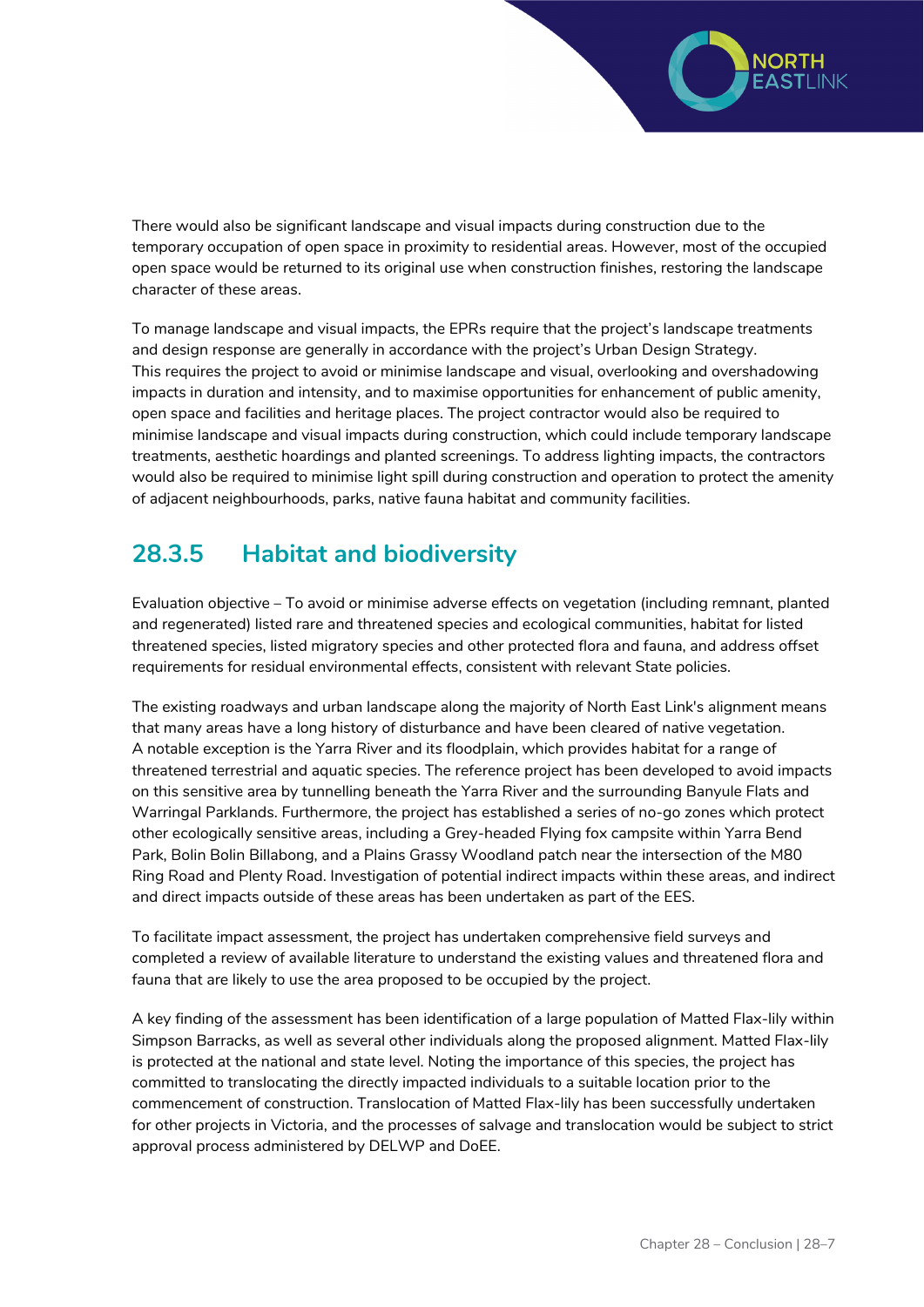It is acknowledged that clearing of up to 52 hectares of native vegetation would be required to enable construction of the project. The EPRs require that clearing is minimised to the extent possible, particularly through sensitive areas such as Simpson Barracks, Yarra Bend Park, Trinity Grammar wetlands and the Koonung Creek Valley. Where the removal of native vegetation is unavoidable, the project must meet the assessment and offset requirements of DELWP's Guidelines for the removal, destruction or lopping of native vegetation.

During construction, potential impacts to fauna would be managed through the implementation of a Construction Environmental Management Plan (CEMP) which would require pre-clearing surveys, reporting of incidental flora and fauna finds, and management of noise and vibration around the Yarra River at migration or breeding times to prevent impacts on Australian Grayling.

The potential for indirect impacts has also been informed by other studies, such as groundwater modelling that has informed the assessment of impacts on groundwater dependant ecosystems. The tunnels have been designed to prevent significant inflow of groundwater by casing the tunnel with concrete panels. This reduces the opportunity for groundwater drawdown to occur and has largely restricted potential impacts to an area within Simpson Barracks where some large trees may be affected by groundwater drawdown over time. Conservatively, the project is committed to offsetting trees with the potential to be affected in accordance with DELWP's requirements.

In addition, the project has also considered its impact on trees. It is estimated that around 16,000 planted trees would be removed (and an additional 10,000 planted trees would be potentially impacted) to allow for construction and these are of varying age, quality and predicted lifespan, and are situated within a range of landscape contexts. The EPRs recommend maximising tree retention during detailed design to minimise canopy loss. Furthermore, recognising the value of canopy within the landscape, the project has committed to replacing lost canopy cover to achieve a net gain in canopy over time.

#### **28.3.6 Cultural heritage**

Evaluation objective – To avoid or minimise adverse effects on Aboriginal and historical cultural heritage values.

North-east Melbourne has a long history of Aboriginal occupation and more recent European settlement. Places and objects of Aboriginal and historical heritage are highly valued by the community and contribute to a sense of history and identity. Aboriginal heritage places in particular can speak to the momentous changes which have occurred since contact, as well as to the continuities in cultural values and traditions which persist.

It is important to understand the heritage assets and values in the vicinity of the North East Link and to assess the nature and severity of any impact the project may have on these. To do so, an Aboriginal cultural heritage assessment and a historical heritage assessment were undertaken, involving desktop assessments, site visits to ground-truth the results, and sub-surface investigations.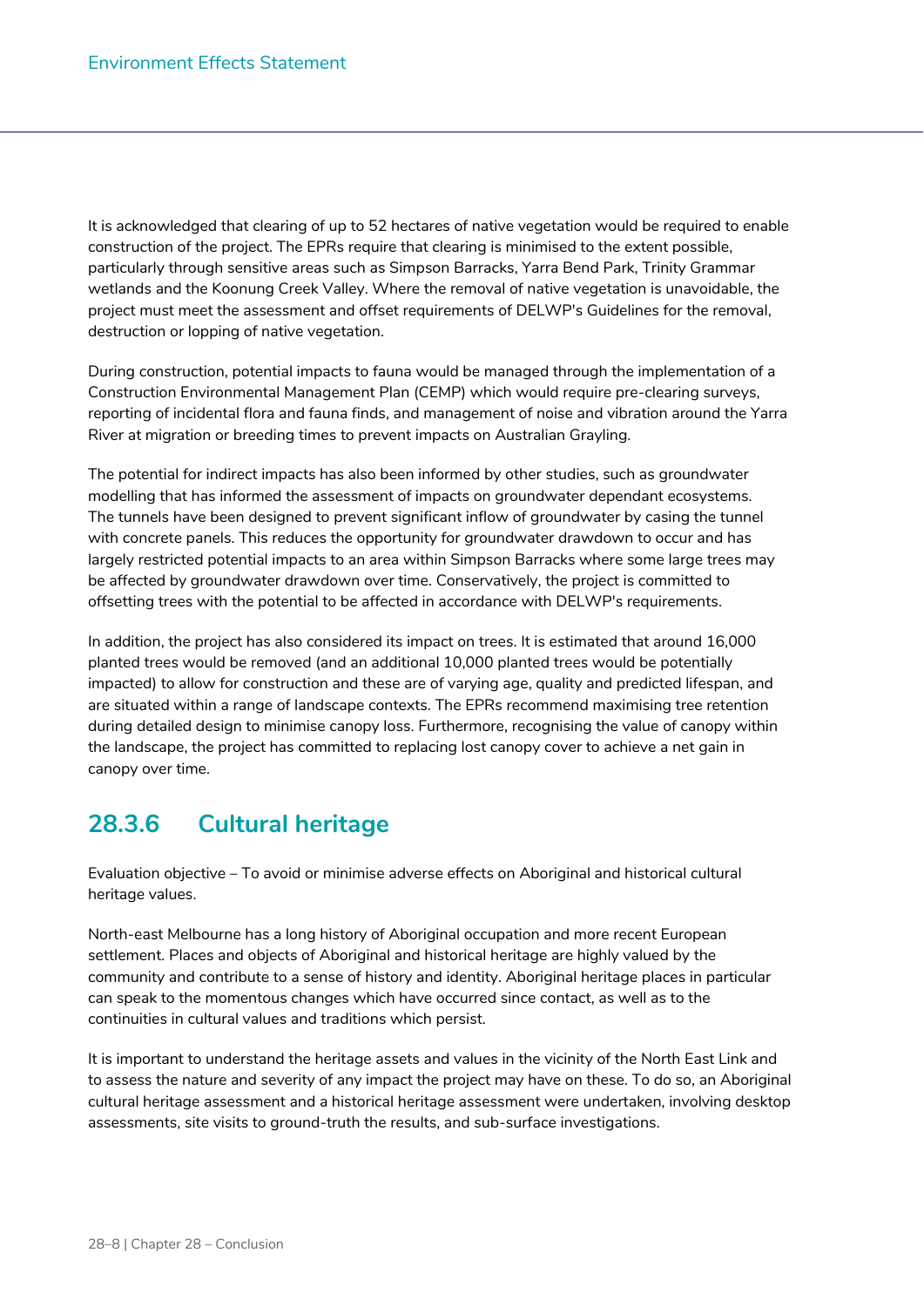

The assessments found that the majority of impacts to historical heritage can be avoided as North East Link is in tunnel for a substantial portion of the project, including through the sensitive areas of the Yarra River and its environs. In other parts of the project, there are relatively few locations where project works would intersect or otherwise have an impact on historical heritage places or values.

Detailed design would be undertaken to minimise impacts to historical heritage values. An Archaeological Management Plan would be developed to minimise and manage the disturbance of archaeological sites. Vibration monitoring would be undertaken during construction for heritage sites at risk of impact. Archival photographic recording would be undertaken for heritage places disturbed by works.

For Aboriginal cultural heritage assessment it was found that there would be impacts to a number of artefact scatters and historical references. To manage these impacts, a Cultural Heritage Management Plan (CHMP) would be developed. This would guide the detail of the assessment undertaken and provide recommendations to minimise, avoid or mitigate the impact to Aboriginal cultural heritage values.

#### **28.3.7 Land stability**

Evaluation objective – To avoid or minimise adverse effects on land stability from project activities, including tunnel construction and river and creek crossings.

For North East Link, the key land stability issues are ground movement associated with tunnelling and works that could affect the bed and banks of waterways.

Ground movement is the horizontal and vertical movements of ground due to sub-surface activities like tunnelling. Whilst tunnelling would be undertaken using well-tested engineering methods to minimise ground movement, some movement is expected. Where ground movement does occur, there is potential for damage to buildings, structures and environmental features.

The reference project has been informed by geotechnical investigations and modelling of potential ground movement impacts has demonstrated that the project can be constructed and operated with negligible to slight damage to buildings and structures. A sculptural installation, Helmet is proposed to be relocated during tunnelling beneath Banksia Park to avoid damage to this artwork. To manage ground movement during construction, EPRs require further assessment of ground movement levels prior to construction commencement and condition surveys of buildings and structures susceptible to impact.

Works in the vicinity of Koonung Creek, Banyule Creek and the Yarra River have the potential to impact on the stability of beds and banks of these waterways. The road tunnels would pass under the Yarra River to avoid direct impacts on the river. The potential for subsidence due to tunnelling has been assessed to be insignificant with respect to the function and stability of the Yarra River.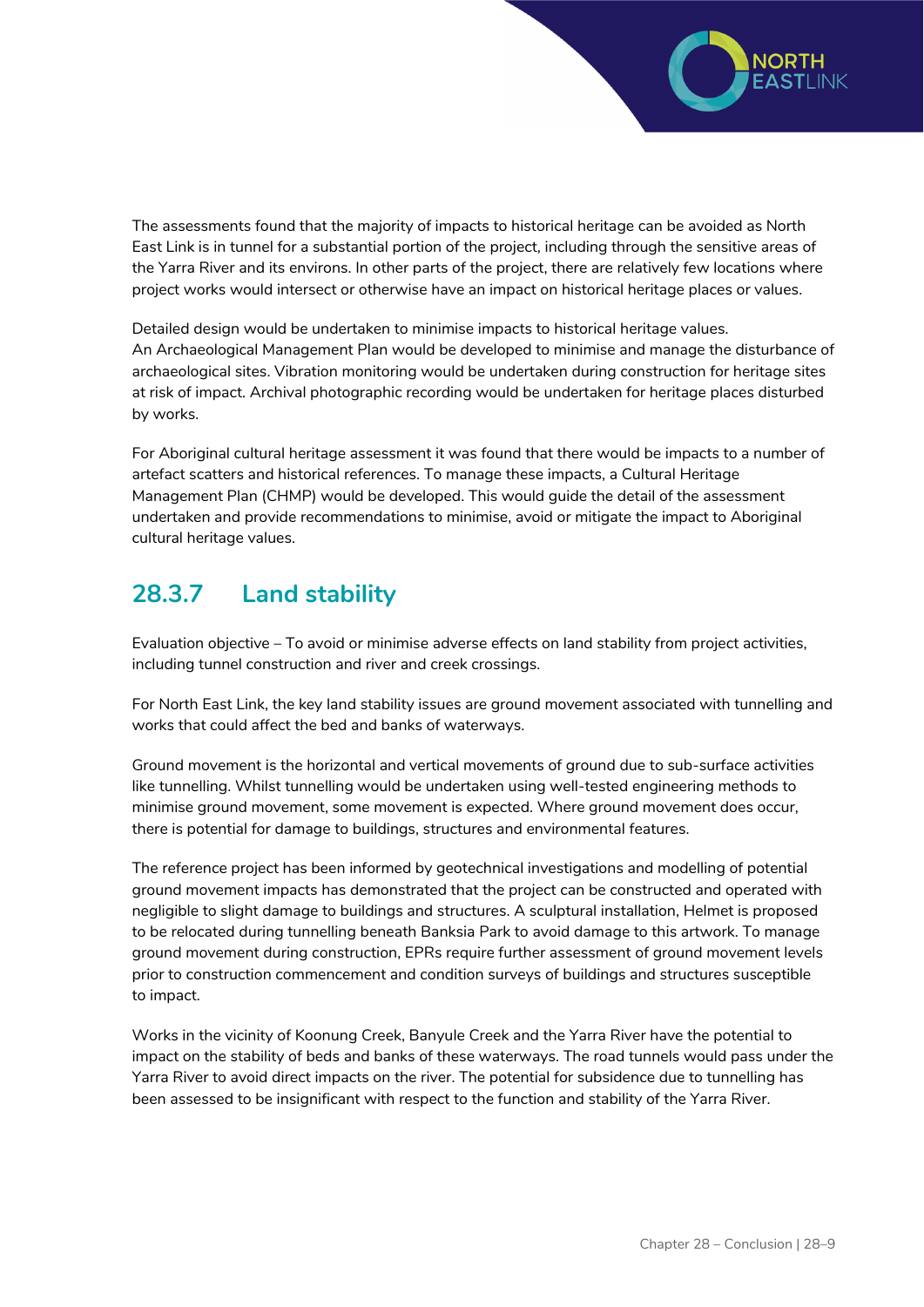Works undertaken within other waterways or floodplains that involve removing soil from the bed or banks would have mitigation measures such as the provision of erosion protection on banks, efficient vegetation establishment or other erosion control measures suitable to mitigate the potential for bed or bank instability. Further, works on waterways or within floodplains would be undertaken to the satisfaction of Melbourne Water or the relevant drainage authority in consultation with relevant local councils and property managers.

#### **28.3.8 Waste management**

Evaluation objective – To manage excavated spoil and other waste streams generated by the project in accordance with the waste hierarchy and relevant best practice principles.

An estimated 6.1 million cubic metres of spoil would be generated for the construction of North East Link. The great majority of this spoil would be 'clean fill' (material that can potentially be re-used or recycled). Consistent with the EPA Victoria waste hierarchy, opportunities for reusing this spoil would be investigated and spoil that is unable to be reused would be transported to landfill along designated haulage routes.

A Spoil Management Plan, developed in consultation with EPA Victoria, would incorporate requirements and measures for identifying, excavating, storing, handling and disposing of spoil, including clean fill. Additionally, an Acid Sulfate Soil Management Plan would ensure that acid sulfate soil and rock are managed safely in accordance with EPA Victoria guidelines.

Separately, measures would be established for the management of other wastes generated through construction such as construction and demolition wastes, organic wastes and inert solid wastes. Waste minimisation measures would be developed and implemented for these waste streams.

#### **28.3.9 Catchment values**

Evaluation objective – To avoid or minimise adverse effects on the interconnected surface water, groundwater and floodplain environments.

The project would be located within the urban waterway reaches of the Yarra River catchment. This highly urbanised part of Melbourne includes long-established residential areas, industrial precincts, parks and reserves, and community and recreation facilities. The project would intersect with existing floodplains of Yarra River, Banyule Creek and Koonung Creek. Maintenance of these floodplains is important for their ongoing ecological function as well as management of flood risk.

As part of the water cycle, groundwater discharges to surface water bodies such as rivers, creeks and swamps, connecting these water systems, or it can also be extracted for human benefit. For this project, groundwater is understood to discharge to Yarra River and the culturally significant Bolin Bolin Billabong. Review of available records indicated that there is little abstractive use of groundwater in the area, and most identified groundwater wells are used for groundwater investigation or observation purposes.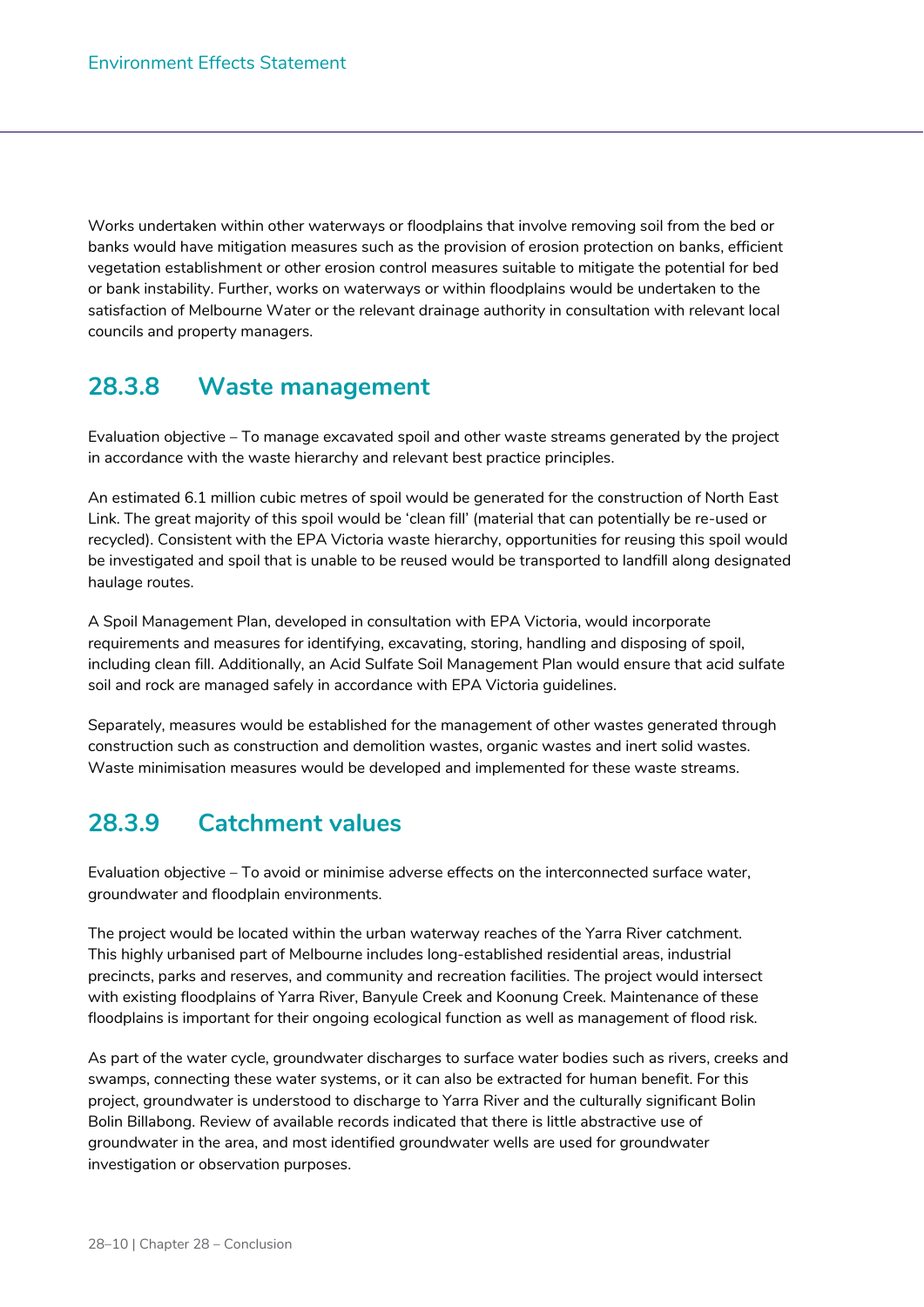

To assess the potential for changes to catchment values, the EES includes detailed modelling of changes to groundwater and flood regimes with the installation of project infrastructure within the landscape.

To manage potential flood risks due to the introduction of obstructions within existing floodplains, the reference project includes provision of flood storages, modification of existing waterways and installation of flood walls. In addition, EPRs recommend that modelling of permanent and temporary works be undertaken based on the final design, and that any changes meet the requirements of the relevant drainage authority. Flood emergency management plans would also be implemented where there is the potential for a public safety risk, including at the tunnel portals.

Impacts to surface water quality would be managed by meeting the State Environment Protection Policy (Waters) requirements, and developing plans that include methods for minimising, handling, classifying, treating, disposing and otherwise managing waste water. A water monitoring program would also be implemented during construction to inform the need for contingency mitigation. During operation, spill containments and adoption of water sensitive urban design and integrated water management principles in the stormwater treatment design would minimise adverse effects on catchment values.

The tunnels have been designed to prevent significant inflow of groundwater by casing the tunnel with concrete panels. This reduces the opportunity for groundwater drawdown to occur and has restricted potential impacts to the ecological receptors discussed in Section 28.3.5.

The EPRs recommend predictive modelling to confirm groundwater drawdown and potential impacts based on the final detailed design, taking into account the proposed construction techniques and mitigation measures. A groundwater management plan would also be required to ensure that appropriate groundwater disposal measures are adopted, to identify and manage any contaminated groundwater encountered during works (in consultation with EPA Victoria) and to implement a groundwater monitoring regime and contingency plan to address any issues that arise during construction.

#### **28.3.10 Greenhouse gases**

Evaluation objective – To demonstrate that the project will contribute to the need for an effective, integrated and climate change-resilient transport system that provides a wide range of travel choices for all Victorians.

Changes to climate have been observed globally, including increased atmospheric and sea surface temperatures, increased sea levels, increased water vapour in the atmosphere, and decreased sea and glacier ice. In Australia, climate change affects temperature, rainfall, snow, tropical cyclones and fire weather. The increase of atmospheric carbon dioxide concentrations since around 1750 is the largest contributing factor to global climate change.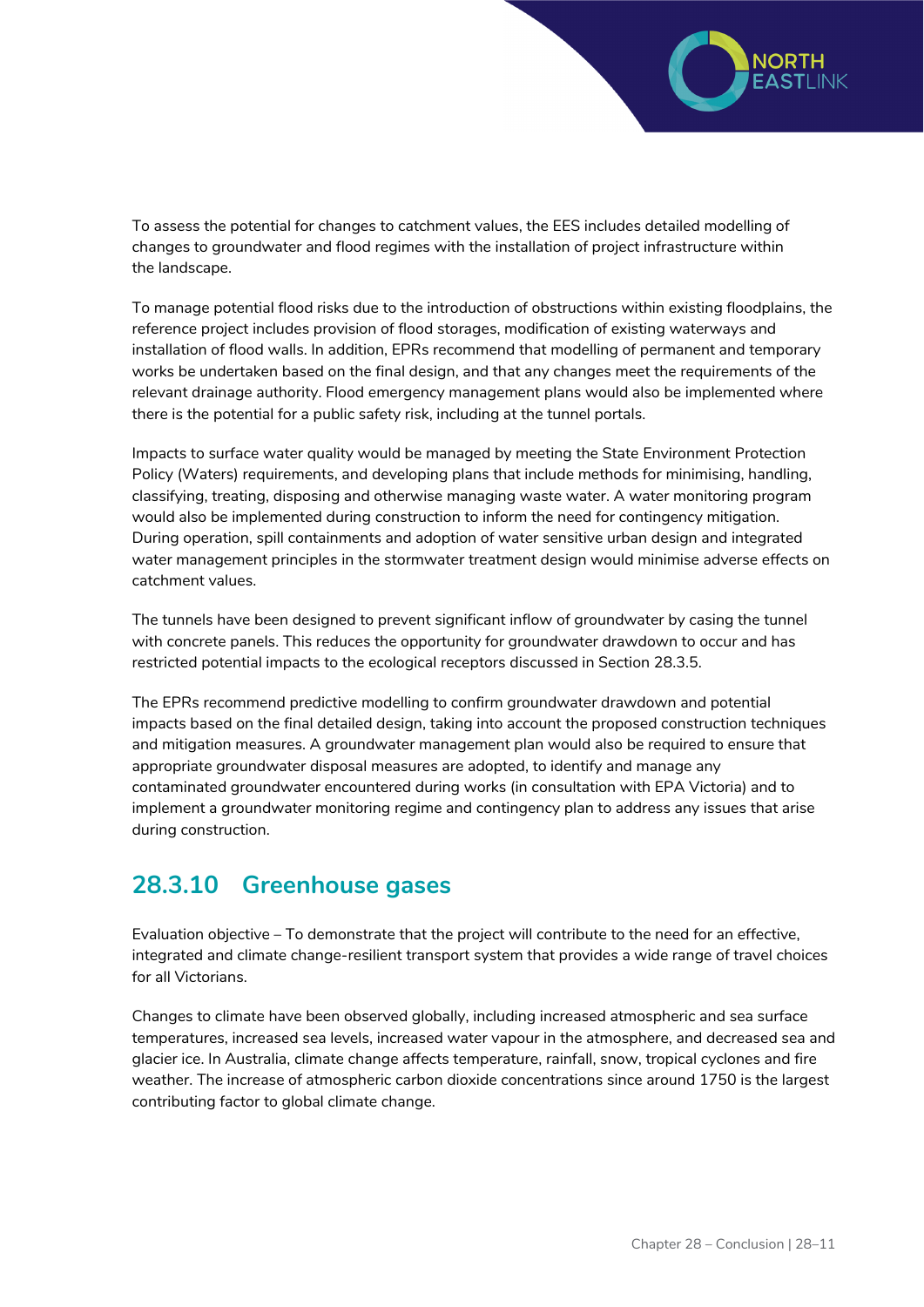The construction and operation of North East Link would involve activities that generate carbon dioxide and other greenhouse gases. To assess the potential greenhouse gas emissions from the construction and operation of North East Link, an estimation of emissions was made. The assessment included Scope 1 and Scope 2 greenhouse gas emissions sources and select Scope 3 emissions sources. For construction, key activities considered included fuel consumption, electricity consumption, the manufacture of construction materials and vegetation clearance. For operation key activities considered included electricity consumption, fuel consumption, the manufacture of maintenance materials and emissions from vehicle traffic.

The assessment found that the construction of North East Link represents an estimated 0.25 per cent of Victorian emissions on an annual basis for the construction period. For the operation and maintenance of North East Link, it is estimated that electricity consumption would represent 0.07 per cent of Victorian emissions per annum. For greenhouse gas emissions related to vehicle traffic, North East Link would marginally reduce emissions due to heavy vehicles using North East Link instead of local roads. In the context of Victoria's overall emissions, North East Link does not represent a barrier to Victoria achieving the 2050 target, which would require significant uptake of renewable energy and improvements in vehicle efficiencies.

The Sustainability Strategy includes themes and objectives that seek to minimise greenhouse gas emissions. Theme six seeks to reduce carbon emissions during construction and operation. This could include measures such as the use of biofuels or lower emissions fuels, sourcing materials locally, onsite generation, purchase of renewable energy and sourcing materials with lower embodied energy.

Guided by the Sustainability objectives, NELP has steps in place so that potential impacts of climate change on North East Link are adequately understood, managed and reflected in design and management practices. Climate change risks were considered in the development of the North East Link reference design and the EES. In identifying the most material climate risks, this has informed the integration of adaptation options into the reference design and contractual requirements for North East Link.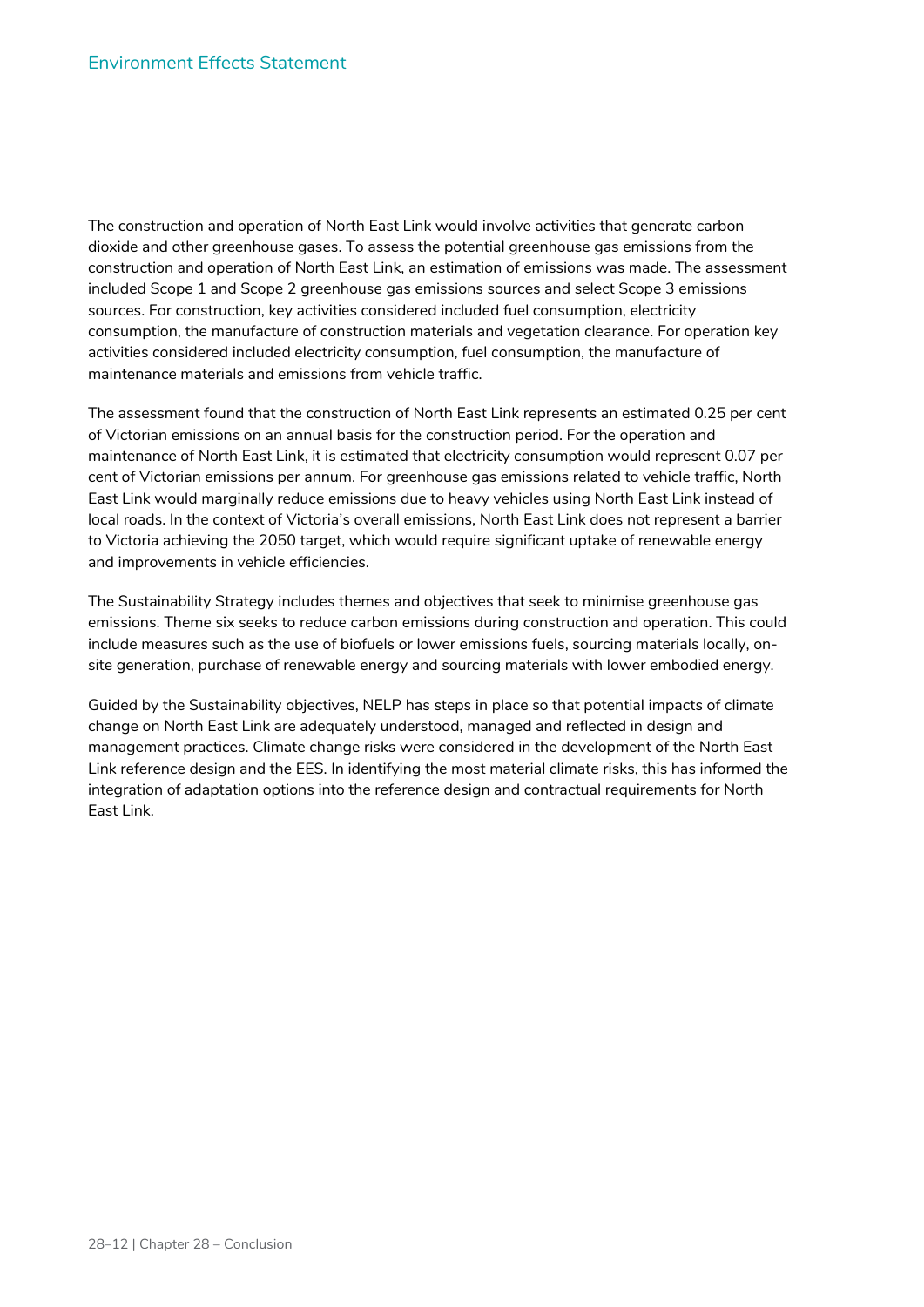

## **28.4 Environmental Management Framework**

Section 3.6 of the scoping requirements states that*,* 'The environmental management framework in the EES should provide a transparent framework with clear accountabilities for managing and monitoring the environmental effects and hazards associated with construction and operational phases irrespective of the final form of the ultimate design to be implemented for the project'.

The proposed Environmental Management Framework for the construction and operational phases of North East Link addresses this objective by specifying the proposed environmental management arrangements for project delivery. This is included in Chapter 27 – Environmental management framework.

The development of the Environmental Management Framework has been informed by the specialist technical reports completed as part of the EES as well as relevant legislation, policy and guidelines.

The Environmental Management Framework includes recommended EPRs that are a suite of performance-based environmental standards and outcomes that apply to the design, construction and operation of North East Link. This includes requirements that set out the monitoring, reporting and auditing obligations on NELP and each contractor during construction and operation of North East Link.

Delivery of the project would be required to comply with the final EPRs approved for the project. This is facilitated by:

- The North East Link Incorporated Document, which requires the preparation of an Environmental Management Framework for approval by the Minister for Planning. NELP would update the Environmental Management Framework and the EPRs in response to the Minister for Planning's assessment of the EES. These revised documents would then form the stand-alone Environmental Management Framework and EPRs required to be approved in accordance with the Incorporated Document. This would be an Incorporated Document titled 'North East Link Project', under the Banyule, Boroondara, Manningham, Nillumbik, Whitehorse, Whittlesea and Yarra Planning Schemes. The planning scheme amendments would permit the use and development of North East Link.
- Compliance with the Environmental Management Framework and EPRs would be mandated and enforced by NELP on behalf of the State through the contractual arrangements established between the State and contractors appointed for delivery of the project. It would also be mandated by the terms of the North East Link Incorporated Document requiring the project to be developed in accordance with the Environmental Management Framework and EPRs approved by the Minister for Planning.